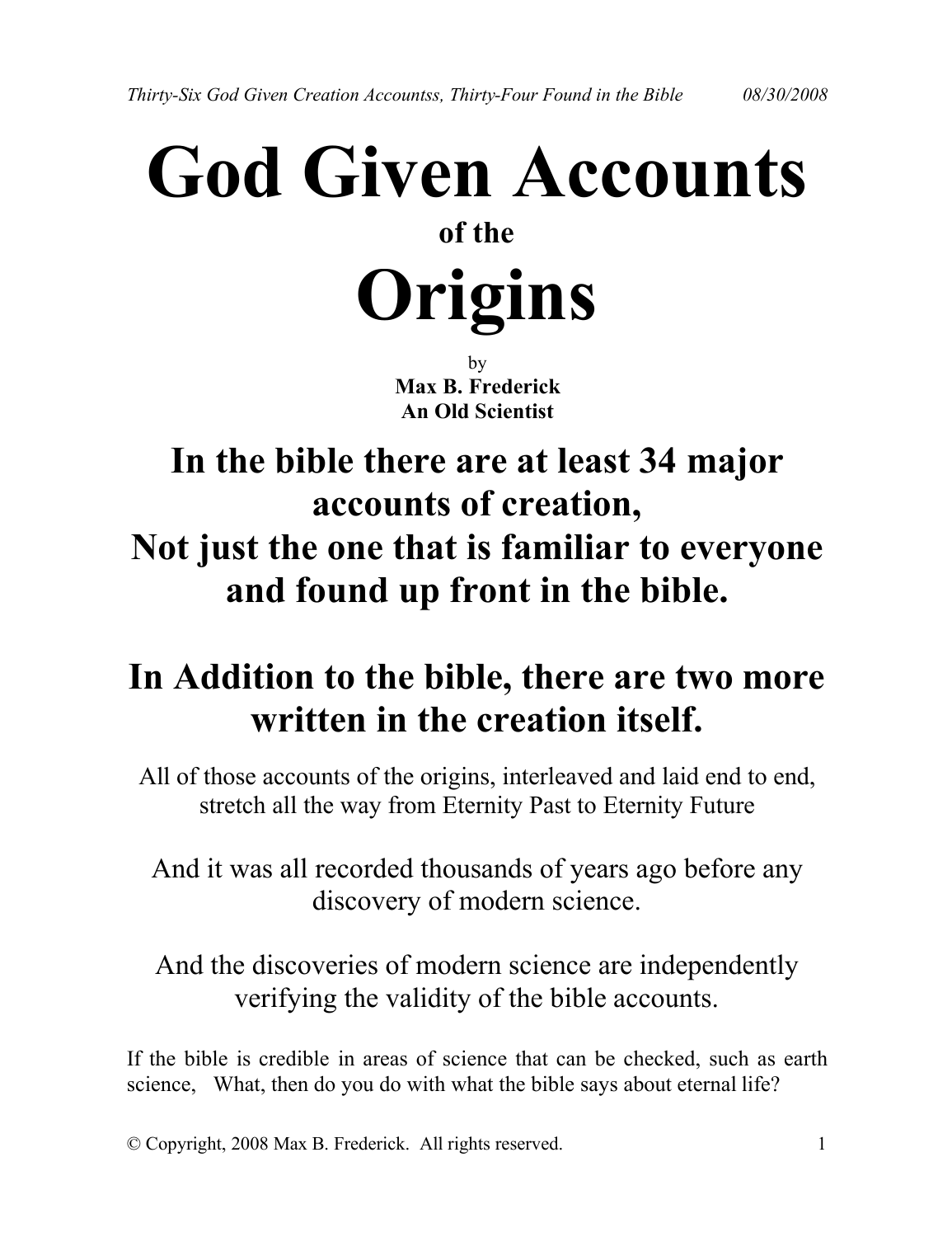#### **It is Important.**

"*And whosoever shall offend one of* these *little ones that believe in me, it is better for him that a millstone were hanged about his neck, and he were cast into the sea.*" Mark 9:42 (KJV)

Each year, as we send our brightest young people to college, over sixty percent of those who have been brought up in the church and have been taught that the bible teaches things that it doesn't really teach, fall away from their faith in the bible when they are confronted with true evidence that what they have been taught and reality do not coincide. The problem is, what we teach them is not what the bible really teaches. The bible really is in accord with reality.

**Theologians have methodically ignored most of the Biblical creation accounts.** Most theologians appear to be unaware that they even exist as creation accounts.

This list is the result of untold hours of research to find all the lesser known creation accounts hidden in the bible and track down the best guess as to the year and place written. No where could I find a complete list so I had to do the work myself. And here it is free to you with my hope that you will make good use of it.

In this list, each of the creation accounts is listed in order of the date of the original recording. Each account is named and is referenced in the usual technical writing practice as to author and date of writing.

This information is from the book, *Eyewitness to the Origins*, by Max B. Frederick. In that book you will find detailed information, interpretation of the science in the bible, the history of science and the bible and lots more. For more information go to the web site: [http://www.EyewitnessToTheOrigins.co](http://www.eyewitnesstotheorigins.com/)[m.](http://www.EyewitnessToTheOrigins.com)

For more articles written by the author:

[http://www.ScienceAndTheBible.ne](http://www.scienceandthebible.net/)[t](http://www.ScienceAndTheBible.net) follow the links to the E-zine archives.

Writings published in the Science and the Bible E-zine features the simple truth about science and the bible, and occasional far out musings by AnOldScientist that may border on science fiction. It is published so that you may believe the bible because of science rather than in spite of science.

The authors personal web sites: [http://www.AnOldScientist.co](http://www.anoldscientist.com/)[m](http://www.AnOldScientist.com) [http://www.EyewitnessToTheOrigins.co](http://www.eyewitnesstotheorigins.com/)[m](http://www.EyewitnessToTheOrigins.com) [http://www.ScienceAndTheBible.ne](http://www.scienceandthebible.net/)[t](http://www.ScienceAndTheBible.net)

Copyright ©, 2007, 2008, Max B. Frederick. All rights reserved including the rights of reproduction or transmission in any form. May not be physically kept on any web site without the express written permission of Max B. Frederick, 146 Laurel St., Central Point, OR 97502, email: [simpletruth@AnOldScientist.com](mailto:simpletruth@AnOldScientist.com) This publication or any part thereof must not be reprinted in any form nor reproduced by any means without written permission of the publisher.

Published in the United States.

Max B. Frederick, Publishing, Central Point, Oregon , United States of America.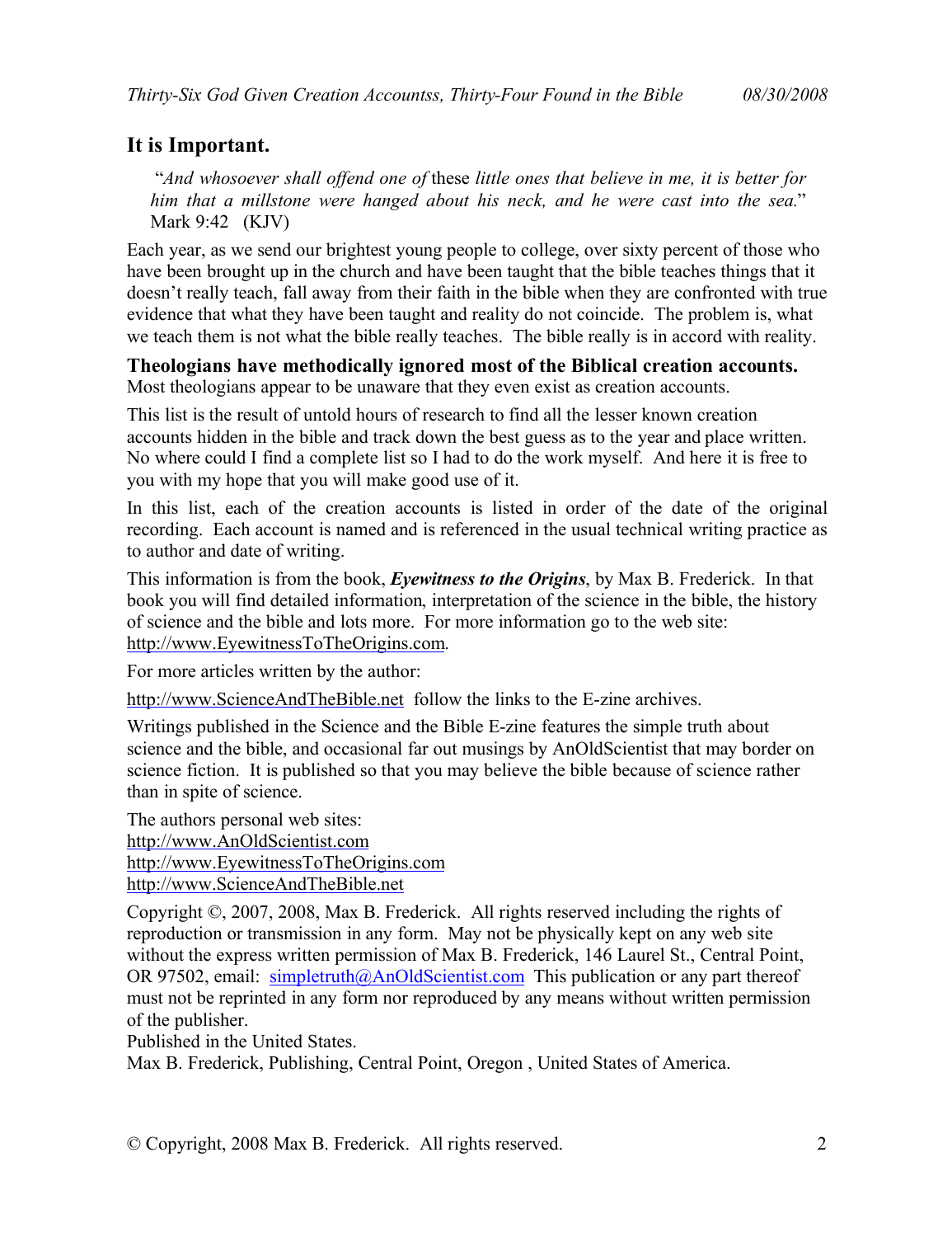# **Table of Contents**

| Zechariah: c. 520 BC. Zechariah's Details of Creation, Zech. 1212       |  |
|-------------------------------------------------------------------------|--|
|                                                                         |  |
|                                                                         |  |
|                                                                         |  |
| Paul 3: c. 60-62 AD. Paul's Details of Creation Science, Colossians 113 |  |
|                                                                         |  |
|                                                                         |  |
|                                                                         |  |
| John 2: c. 90-96 AD. Time and Eternity Creation Account, Revelation 14  |  |
|                                                                         |  |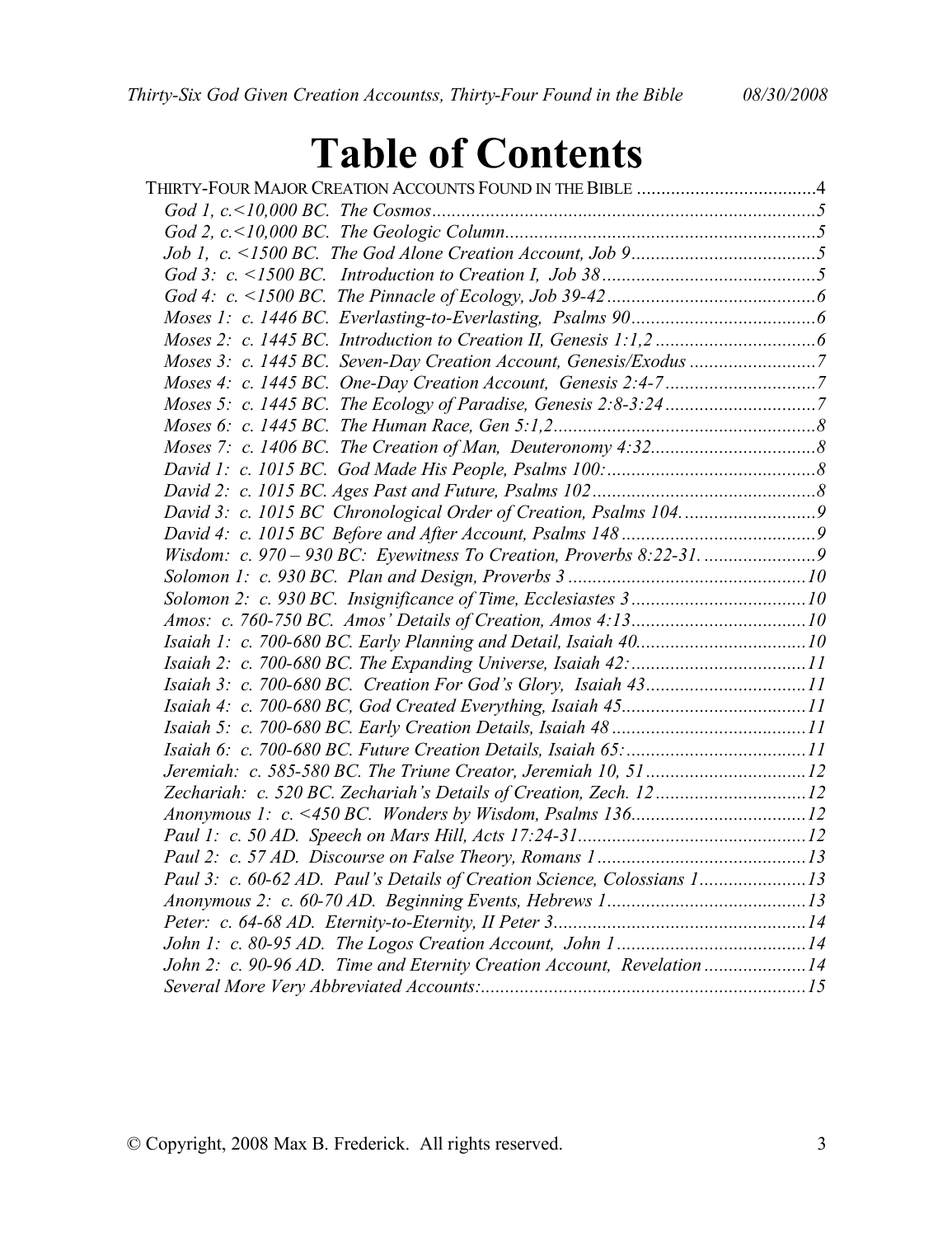### <span id="page-3-0"></span>**Thirty-Four Major Creation Accounts Found in the Bible**

These thirty-four major creation accounts recorded in the ancient scriptures of the bible, plus two more God given records of the origins, give us a very complete picture of all existence from Eternity Past to Eternity Future.

Science claims exclusive rights to the first two God given accounts because they are not in the bible. And theologians have voluntarily relinquished all rights to them. It is time we reclaimed our God given information as we are instructed to do in the bible.

Science and the bible are complementary. They lend credibility to each other.

The conflict is not between science and the bible. The conflict is between scientists and theologians. When we compare scientifically verified truth to biblical statements of fact, we find no conflict. For that statement to be true, the statements of scientific fact made in the bible must rely on the original meanings of the original words of the original language. And the meanings of those words are to be compared to truly known scientific fact rather than to politically correct scientific theory or philosophy. Science by consensus is not true science.

The problems arise when we compare opinions of theologians and opinions of scientists.

The scientific method of determining truth is a valid one, if it is religiously adhered to.

When a theologian forms an interpretation of a biblical statement, it must be consistent with truth from all valid sources.

When a scientist forms a hypothesis, according to the scientific process, he must test it against all sources of valid truth.

Confirmatory bias is the downfall of scientists and theologians alike. Both are prone to confirmatory bias. Neither scientists nor theologians are prone to exhaustive testing of their hypotheses or interpretations. Both are more readily accepting of evidence confirming what they already believe, and more readily rejecting as invalid any evidence to the contrary.

The objective, therefore, is to weed out and set aside any interpretation or theory that does not match valid verifiable truth no matter the source, and compare the resultant basic truth or statement of fact from any valid source, including science or the Bible, and see the consistency of true fact from every valid source.

The Old Scientist has adopted the term "Creation Account" to mean any section of scripture that makes a statement concerning the origins or creation—especially, any portion of scripture that states that God created anything is a creation account. Typically these accounts also include chronology of many events outside bible times, either past or future. This includes many events before humans existed such as the emergence of the continents to be above sea level and any future event such as the coming Day of the Lord, or creation event such as a New Heaven and New Earth.

Therefore, interleaving all the accounts and laying the events end to end paints a complete history of existence that stretches from eternity Past to Eternity Future.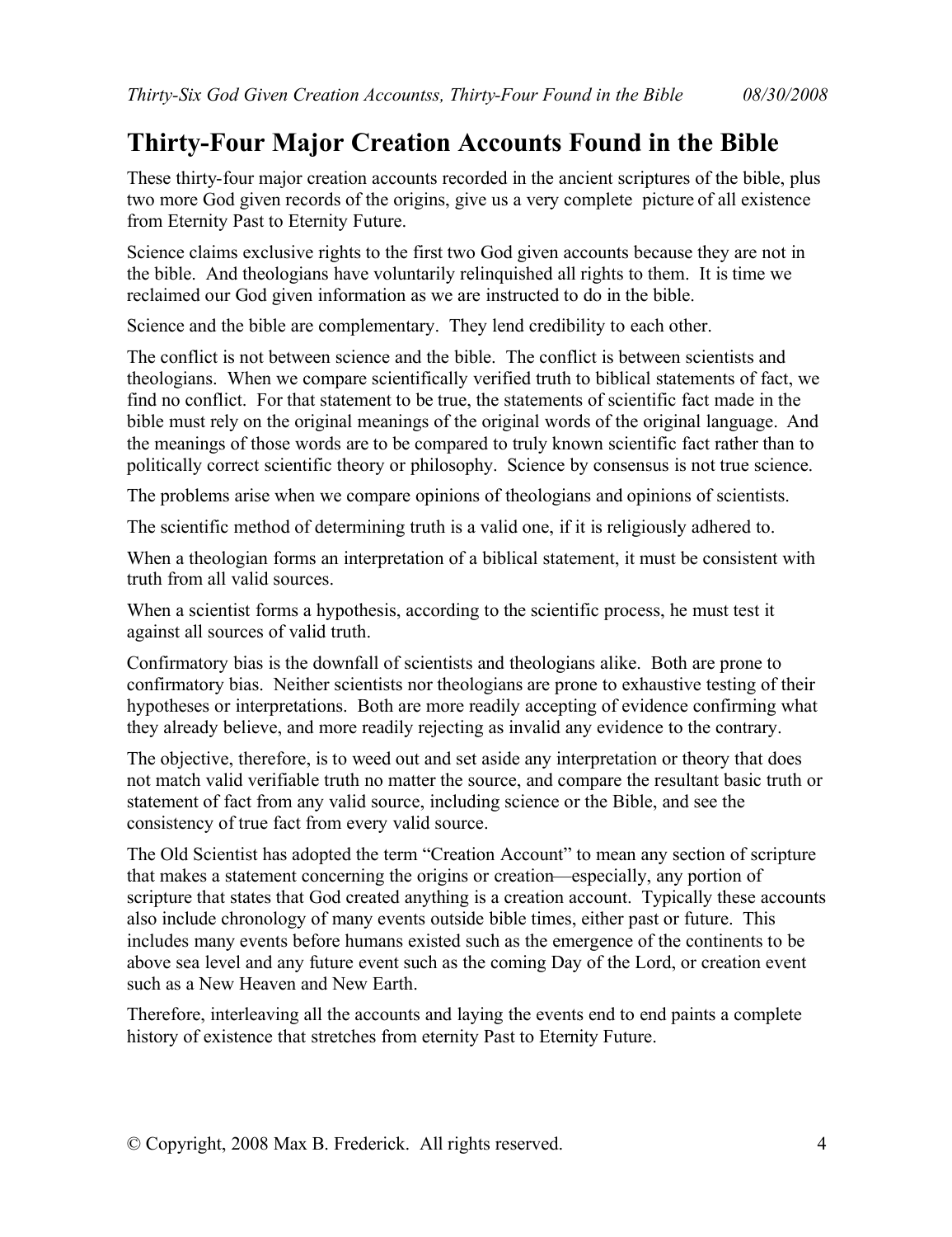#### <span id="page-4-0"></span>**God 1, c.<10,000 BC.** *The Cosmos*

| <b>Reference:</b>    | Everything in outer space as far as technology can see.             |
|----------------------|---------------------------------------------------------------------|
| When/Where Recorded: | As long ago as it took the light to travel to us/Where it happened. |
| Speaker:             | God                                                                 |
| Context:             | The sum total of all that exists beyond the planet earth.           |
| Comment/distinction: | The Heavens declare the glory of God.                               |

\_\_\_\_\_\_\_\_\_\_\_\_\_\_\_\_\_\_\_\_\_\_\_\_\_\_\_\_\_\_\_\_\_\_\_\_\_\_\_\_\_\_\_\_\_\_\_\_\_\_\_\_\_\_\_\_\_\_\_\_\_\_\_\_\_\_\_\_\_\_\_\_\_

#### **God 2, c.<10,000 BC.** *The Geologic Column*

| <b>Reference:</b>    | The Geologic Column                                                                                          |
|----------------------|--------------------------------------------------------------------------------------------------------------|
| When/Where Recorded: | $c$ < 10,000 BC / In the sedimentary rocks of the planet earth                                               |
| Speaker:             | God                                                                                                          |
| Context:             | A record of the history of the surface of the planet earth before                                            |
|                      | humans took over the job of recording history.                                                               |
| Comment/distinction: | Currently being deciphered by modern scientists and<br>confirming the written records recorded in the bible. |
|                      |                                                                                                              |

\_\_\_\_\_\_\_\_\_\_\_\_\_\_\_\_\_\_\_\_\_\_\_\_\_\_\_\_\_\_\_\_\_\_\_\_\_\_\_\_\_\_\_\_\_\_\_\_\_\_\_\_\_\_\_\_\_\_\_\_\_\_\_\_\_\_\_\_\_\_\_\_\_

#### **Job 1, c. <1500 BC.** *The God Alone Creation Account, Job 9*

| <b>Reference:</b>    | Job 9:2, 9:5-10                                                      |
|----------------------|----------------------------------------------------------------------|
| When/Where Recorded: | c. $\leq$ 1500 BC Sometime after the Garden of Eden, possibly Before |
|                      | Noah.                                                                |
| Speaker:             | Job                                                                  |
| Context:             | A Debate with God.                                                   |
| Comment/distinction: | Oldest written account of beginning times. Divided into two parts,   |
|                      | the emergence (forming) of the continents, and the forming of the    |
|                      | universe.                                                            |

#### **God 3: c. <1500 BC.** *Introduction to Creation I***, Job 38**

| <b>Reference:</b><br>When/Where Recorded:    | $Job 38:1-11$<br>c. $\le$ 1500 B.C. Possibly much older. Possibly before Noah's<br>flood.                        |
|----------------------------------------------|------------------------------------------------------------------------------------------------------------------|
| Speaker:<br>Context:<br>Comment/distinction: | God to Job<br>Proving God's knowledge<br>One of the oldest detailed written creation account with<br>chronology. |
|                                              |                                                                                                                  |

\_\_\_\_\_\_\_\_\_\_\_\_\_\_\_\_\_\_\_\_\_\_\_\_\_\_\_\_\_\_\_\_\_\_\_\_\_\_\_\_\_\_\_\_\_\_\_\_\_\_\_\_\_\_\_\_\_\_\_\_\_\_\_\_\_\_\_\_\_\_\_\_\_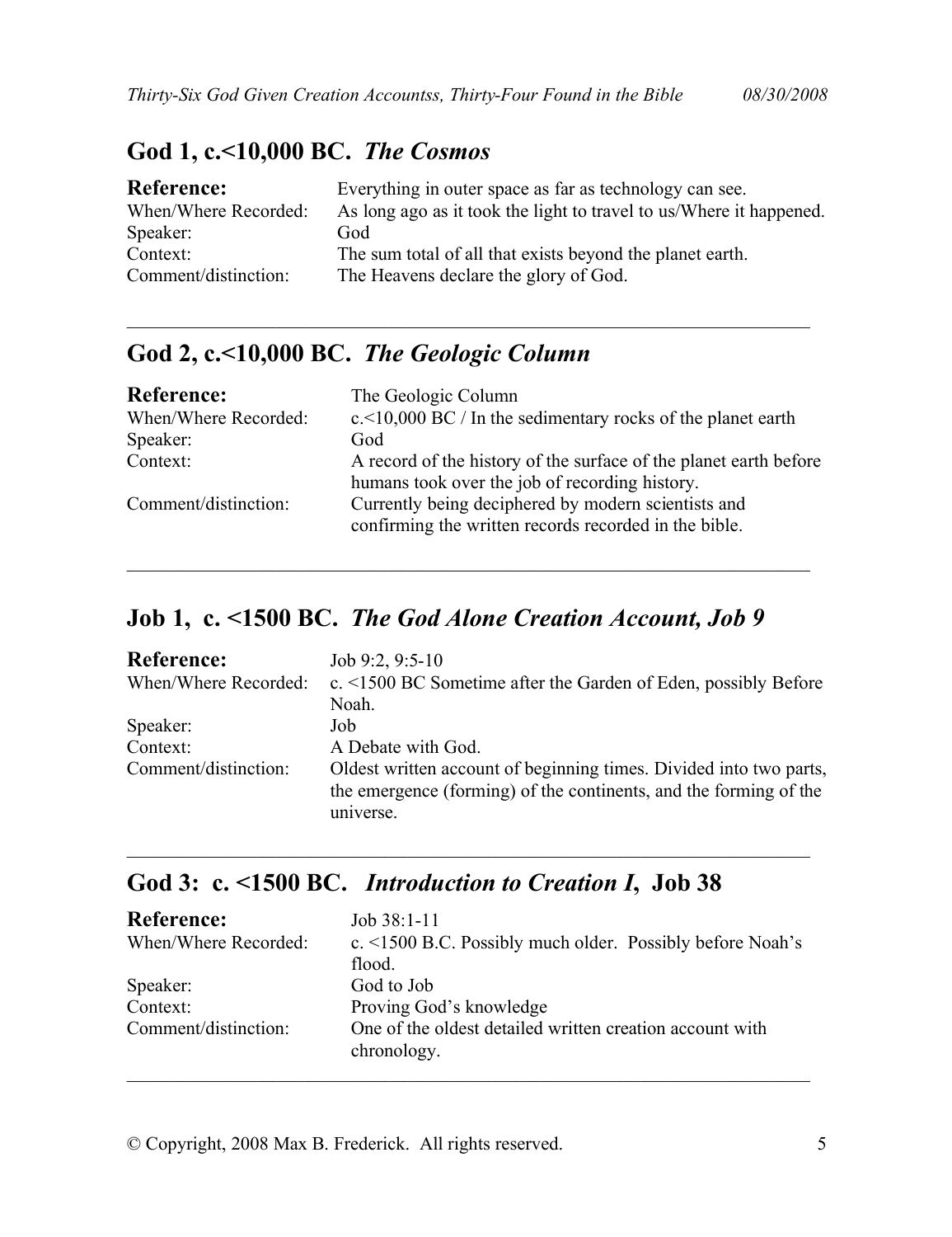#### <span id="page-5-0"></span>**God 4: c. <1500 BC.** *The Pinnacle of Ecology,* **Job 39-42**

| Job $40:15-41:34$                                     |
|-------------------------------------------------------|
| c. <1500 B.C. Possibly before Noah's flood.           |
| God to Job                                            |
| Proving God's knowledge                               |
| One of the oldest detailed written creation accounts. |
|                                                       |

#### **Moses 1: c. 1446 BC.** *Everlasting-to-Everlasting***, Psalms 90**

\_\_\_\_\_\_\_\_\_\_\_\_\_\_\_\_\_\_\_\_\_\_\_\_\_\_\_\_\_\_\_\_\_\_\_\_\_\_\_\_\_\_\_\_\_\_\_\_\_\_\_\_\_\_\_\_\_\_\_\_\_\_\_\_\_\_\_\_\_\_\_\_\_

| <b>Reference:</b>    | $\mathrm{Ps}$ , 90: 1-10                                        |
|----------------------|-----------------------------------------------------------------|
| When/Where Recorded: | 1446 BC – When Moses was 80 years old/Mt Sinai                  |
|                      | Encampment.                                                     |
| Speaker:             | Moses                                                           |
| Context:             | A Prayer of Moses.                                              |
| Comment/distinction: | Summation of all history from Eternity past to Eternity Future. |
|                      | Same writer as 7-Day Account and 1-Day Account, but with a      |
|                      | much longer time scale. Quoted by Peter over 1500 years later   |
|                      | to refute doctrine of short time schedule.                      |

#### **Moses 2: c. 1445 BC.** *Introduction to Creation II***, Genesis 1:1,2**

\_\_\_\_\_\_\_\_\_\_\_\_\_\_\_\_\_\_\_\_\_\_\_\_\_\_\_\_\_\_\_\_\_\_\_\_\_\_\_\_\_\_\_\_\_\_\_\_\_\_\_\_\_\_\_\_\_\_\_\_\_\_\_\_\_\_\_\_\_\_\_\_\_

| <b>Reference::</b>   | Gen $1:1-2$                                                                                                                                                                                               |
|----------------------|-----------------------------------------------------------------------------------------------------------------------------------------------------------------------------------------------------------|
| When/Where Recorded: | Mt. Sinai Encampment ca. 1445 BC                                                                                                                                                                          |
| Speaker:             | Moses, Edited From Job Introduction to Creation I                                                                                                                                                         |
| Context:             | The first Genesis creation account. Opens the bible by<br>introducing the topic of the creator and the creation. Describes<br>the pre-historic condition of the earth in the Eon of Early<br>Development. |
| Comment/distinction: | Parallel to the Job 38 Account.<br>Introduces the concept of the planet earth existing without<br>continents before the emergence of the continents in<br>preparation for land life forms.                |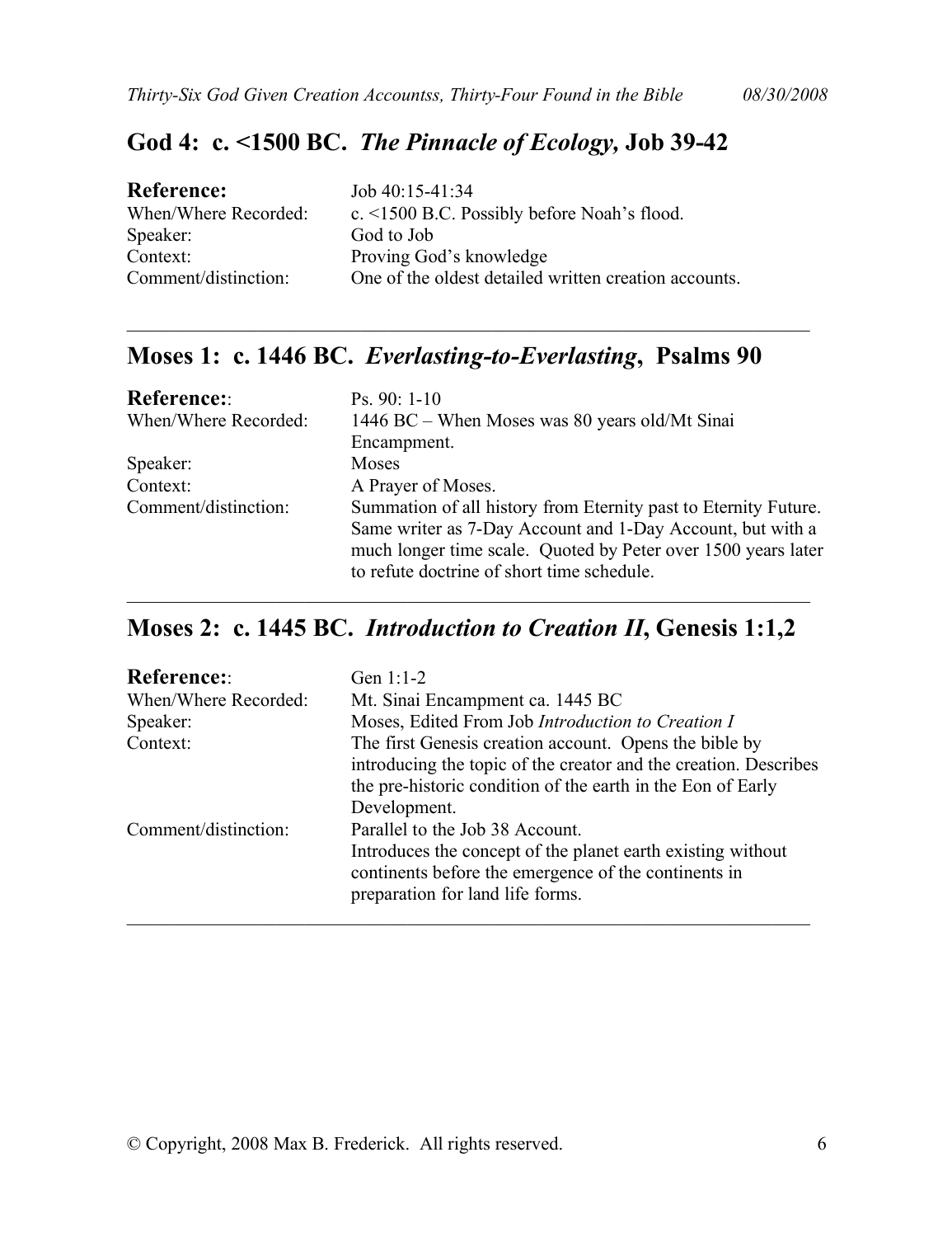#### <span id="page-6-0"></span>**Moses 3: c. 1445 BC.** *Seven-Day Creation Account***, Genesis/Exodus**

| <b>Reference:</b><br>When/Where Recorded:<br>Speaker:<br>Context: | Genesis 1:3-2:3, Exodus 20:4-7, Exodus 31:15-18<br>Mt. Sinai Encampment ca. 1445 BC<br>Moses, at the approximate age of 80 years.<br>The Hebrew slaves had just escaped the Egyptians and were<br>camped at Mt. Sinai. While camped there Moses received the<br>Ten Commandments and wrote the history of the Hebrews up<br>to that time. This creation account was written upon or near<br>the occasion of the giving of the Ten Commandments |
|-------------------------------------------------------------------|------------------------------------------------------------------------------------------------------------------------------------------------------------------------------------------------------------------------------------------------------------------------------------------------------------------------------------------------------------------------------------------------------------------------------------------------|
| Comment/distinction:                                              | This second Genesis creation account continues from the first<br>introductory account as a poem or song to be recited or sung as<br>a memorization aid for the fourth commandment of the Ten<br>Commandments. It is a Mosaic adaptation from a previously<br>existing account that records the origin of the essentials of the<br>food chain in a dual pass through the chronology.                                                            |

#### **Moses 4: c. 1445 BC.** *One-Day Creation Account***, Genesis 2:4-7**

| <b>Reference:</b><br>When/Where Recorded: | Fourth Moses Account, third Genesis Account Genesis 2:4-7<br>Mt. Sinai Encampment ca. 1445 BC                                                                                                                     |
|-------------------------------------------|-------------------------------------------------------------------------------------------------------------------------------------------------------------------------------------------------------------------|
| Speaker:                                  | Moses, Compiled from unknown source.                                                                                                                                                                              |
| Context:                                  | The third Genesis creation account. Follows the Seven-Day<br><i>Creation Account.</i> Describes the pre-historic condition of the<br>earth at a specific stage of development in the Eon of Early<br>Development. |
| Comment/distinction:                      | Striking correlation with the later discoveries of modern<br>science concerning development and function of the early<br>atmosphere.                                                                              |

#### **Moses 5: c. 1445 BC.** *The Ecology of Paradise***, Genesis 2:8-3:24**

\_\_\_\_\_\_\_\_\_\_\_\_\_\_\_\_\_\_\_\_\_\_\_\_\_\_\_\_\_\_\_\_\_\_\_\_\_\_\_\_\_\_\_\_\_\_\_\_\_\_\_\_\_\_\_\_\_\_\_\_\_\_\_\_\_\_\_\_\_\_\_\_\_

| <b>Reference:</b>    | Genesis 2:8-3:24                                               |
|----------------------|----------------------------------------------------------------|
| When/Where Recorded: | Mt. Sinai Encampment ca. 1445 BC                               |
| Speaker:             | Moses, Compiled from unknown source.                           |
| Context:             | The fourth Genesis creation account. Follows the One-Day       |
|                      | <i>Creation Account.</i> Describes the pre-historic luxurious  |
|                      | condition of ecology at a specific stage of development in the |
|                      | Eon of Complex Life Forms during the tropical ecology when     |
|                      | humanity first occupied the earth.                             |
| Comment/distinction: | Striking correlation with the later discoveries of modern      |
|                      | science concerning these same times and events.                |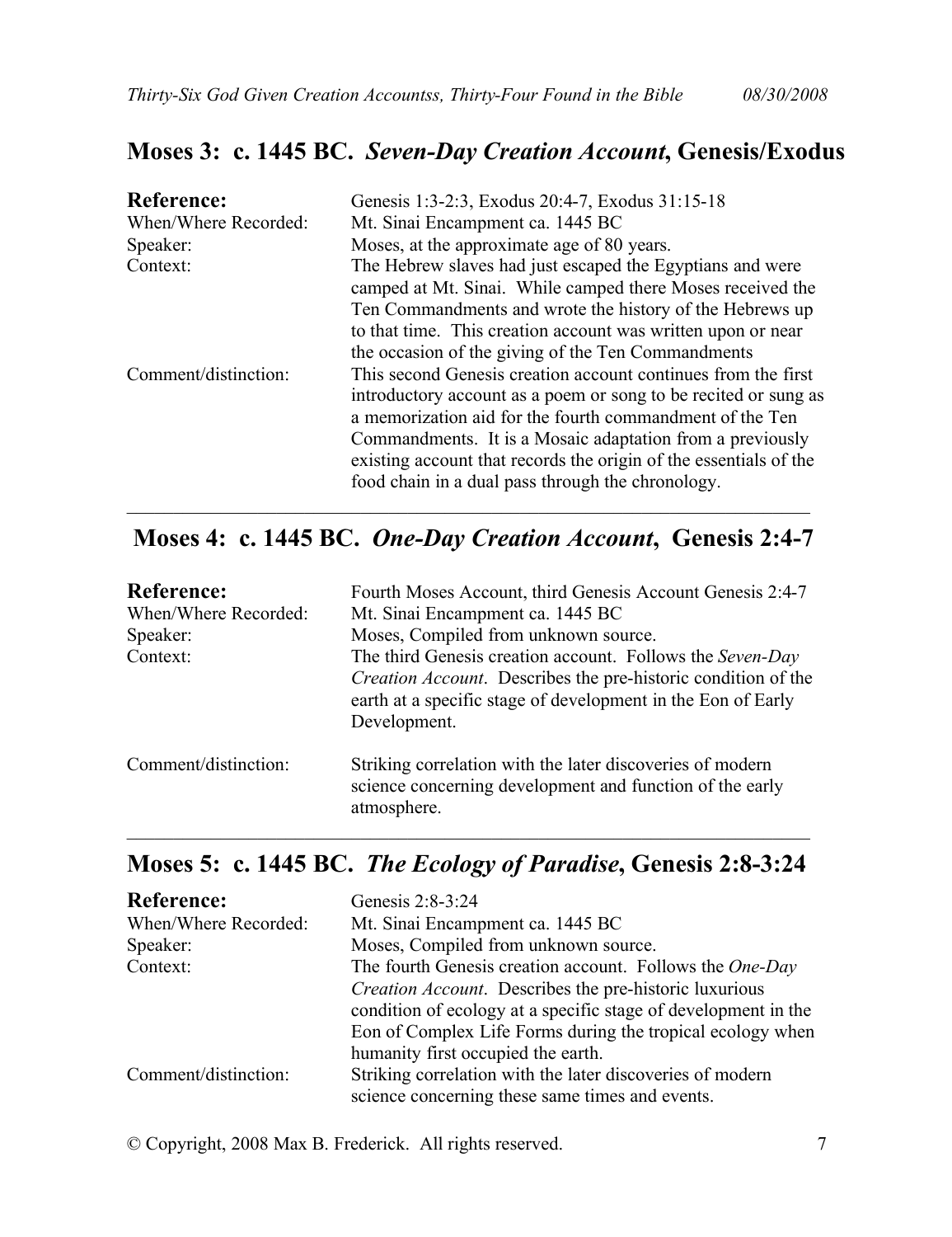#### **Moses 6: c. 1445 BC.** *The Human Race***, Gen 5:1,2**

| <b>Reference:</b><br>When/Where Recorded:<br>Speaker:<br>Context: | Genesis $2:4-7$<br>Mt. Sinai Encampment ca. 1445 BC<br>Moses<br>The fifth Genesis creation account. Follows the Seven-Day<br><i>Creation Account.</i> This sixth creation account by Moses is an<br>introduction to a genealogy list. It recounts the creation of<br>humanity then begins a genealogical list of descendents of man<br>(plural) whose name is typically translated to mean human<br>race. |
|-------------------------------------------------------------------|-----------------------------------------------------------------------------------------------------------------------------------------------------------------------------------------------------------------------------------------------------------------------------------------------------------------------------------------------------------------------------------------------------------|
| Comment/distinction:                                              | This is a puzzling passage of scripture. Why is Adam<br>distinctly in the plural? Is this a miss translation? Is there<br>another explanation for it? This definitely deserves another<br>look.                                                                                                                                                                                                           |

<span id="page-7-0"></span>\_\_\_\_\_\_\_\_\_\_\_\_\_\_\_\_\_\_\_\_\_\_\_\_\_\_\_\_\_\_\_\_\_\_\_\_\_\_\_\_\_\_\_\_\_\_\_\_\_\_\_\_\_\_\_\_\_\_\_\_\_\_\_\_\_\_\_\_\_\_\_\_\_

#### **Moses 7: c. 1406 BC.** *The Creation of Man***, Deuteronomy 4:32**

| <b>Reference:</b>    | Deuteronomy 4:32                                                                                                                                                                                       |
|----------------------|--------------------------------------------------------------------------------------------------------------------------------------------------------------------------------------------------------|
| When/Where Recorded: | 1405 BC – Toward the end of Moses' life.                                                                                                                                                               |
| Speaker:             | Moses                                                                                                                                                                                                  |
| Context:             | Moses was recounting the history of the Israelite people<br>leading up to entering the Promised Land. This portion is in<br>reference to the occasion of God talking out of the fire to the<br>people. |
| Comment/distinction: | Reiteration that the creation of the human race by God was a<br>significant event.                                                                                                                     |

\_\_\_\_\_\_\_\_\_\_\_\_\_\_\_\_\_\_\_\_\_\_\_\_\_\_\_\_\_\_\_\_\_\_\_\_\_\_\_\_\_\_\_\_\_\_\_\_\_\_\_\_\_\_\_\_\_\_\_\_\_\_\_\_\_\_\_\_\_\_\_\_\_

\_\_\_\_\_\_\_\_\_\_\_\_\_\_\_\_\_\_\_\_\_\_\_\_\_\_\_\_\_\_\_\_\_\_\_\_\_\_\_\_\_\_\_\_\_\_\_\_\_\_\_\_\_\_\_\_\_\_\_\_\_\_\_\_\_\_\_\_\_\_\_\_\_

#### **David 1: c. 1015 BC.** *God Made His People***, Psalms 100:**

| <b>Reference:</b>    | Ps. 100:3                                   |
|----------------------|---------------------------------------------|
| When/Where Recorded: | $1015$ BC – Toward the end of David's life. |
| Speaker:             | David                                       |
| Context:             | A Psalm of praise.                          |
| Comment/distinction: | Creation vs. Spontaneous Generation.        |

#### **David 2: c. 1015 BC.** *Ages Past and Future***, Psalms 102**

| <b>Reference:</b>    | Psalms 102:25-28                          |
|----------------------|-------------------------------------------|
| When/Where Recorded: | 1015 BC – Toward the end of David's life. |
| Speaker:             | David                                     |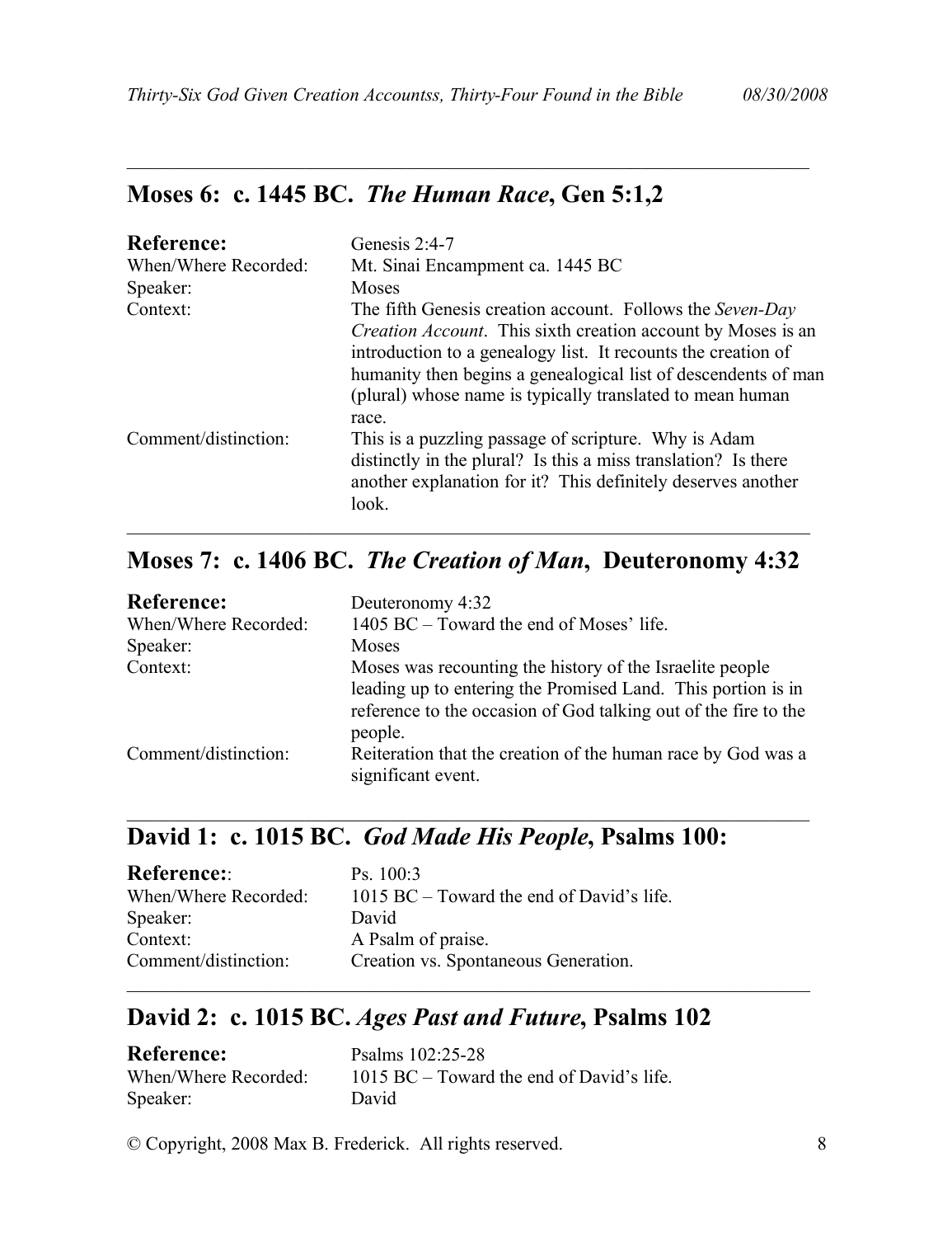<span id="page-8-0"></span>

| Context:             | Praising God as greater than creation.                 |
|----------------------|--------------------------------------------------------|
| Comment/distinction: | Extreme correlation with chronology of other accounts. |

#### **David 3: c. 1015 BC** *Chronological Order of Creation***, Psalms 104.**

 $\_$  , and the set of the set of the set of the set of the set of the set of the set of the set of the set of the set of the set of the set of the set of the set of the set of the set of the set of the set of the set of th

| <b>Reference:</b>    | Psalms 104:1-35                                                                                                                                                                                                                  |
|----------------------|----------------------------------------------------------------------------------------------------------------------------------------------------------------------------------------------------------------------------------|
| When/Where Recorded: | 1015 BC – Toward the end of David's life.                                                                                                                                                                                        |
| Speaker:             | David                                                                                                                                                                                                                            |
| Context:             | Praising God's great creation designed to sustain life.                                                                                                                                                                          |
| Comment/distinction: | Extreme correlation with modern science chronology. A<br>chronology of all existence starting with the pre-universe<br>existence of God then the first light of creation through human<br>existence in eternity future with God. |

\_\_\_\_\_\_\_\_\_\_\_\_\_\_\_\_\_\_\_\_\_\_\_\_\_\_\_\_\_\_\_\_\_\_\_\_\_\_\_\_\_\_\_\_\_\_\_\_\_\_\_\_\_\_\_\_\_\_\_\_\_\_\_\_\_\_\_\_\_\_\_\_\_

#### **David 4: c. 1015 BC** *Before and After Account***, Psalms 148**

| <b>Reference:</b>    | Psalms 148:1-14                                 |
|----------------------|-------------------------------------------------|
| When/Where Recorded: | $1015$ BC – Toward the end of David's life.     |
| Speaker:             | David                                           |
| Context:             | A Psalm of praise.                              |
| Comment/distinction: | Impossible knowledge of chronology and science. |

#### **Wisdom: c. 970 – 930 BC:** *Eyewitness To Creation***, Proverbs 8:22-31.**

| <b>Reference:</b>    | Proverbs $8:22-31$                                                                                                                                                                                                                                                                                                                            |
|----------------------|-----------------------------------------------------------------------------------------------------------------------------------------------------------------------------------------------------------------------------------------------------------------------------------------------------------------------------------------------|
| When/Where Recorded: | ca. 970-930 BC.                                                                                                                                                                                                                                                                                                                               |
| Speaker:             | Wisdom                                                                                                                                                                                                                                                                                                                                        |
| Context:             | Chronology of creation events from the viewpoint of<br>"Wisdom."                                                                                                                                                                                                                                                                              |
| Distinction:         | King Solomon records the eyewitness of a bible character<br>introduced as "Wisdom." The geologic and ecologic history of<br>the earth before the existence of humanity is presented from<br>the point of view of the bible character introduced as<br>"Wisdom." Wisdom is knowledgeable in science and is<br>present before humanity existed. |
| Comment:             | Contains much detail found in the Pre-Cambrian (pre life)<br>portion of the geologic column.                                                                                                                                                                                                                                                  |

 $\_$  , and the set of the set of the set of the set of the set of the set of the set of the set of the set of the set of the set of the set of the set of the set of the set of the set of the set of the set of the set of th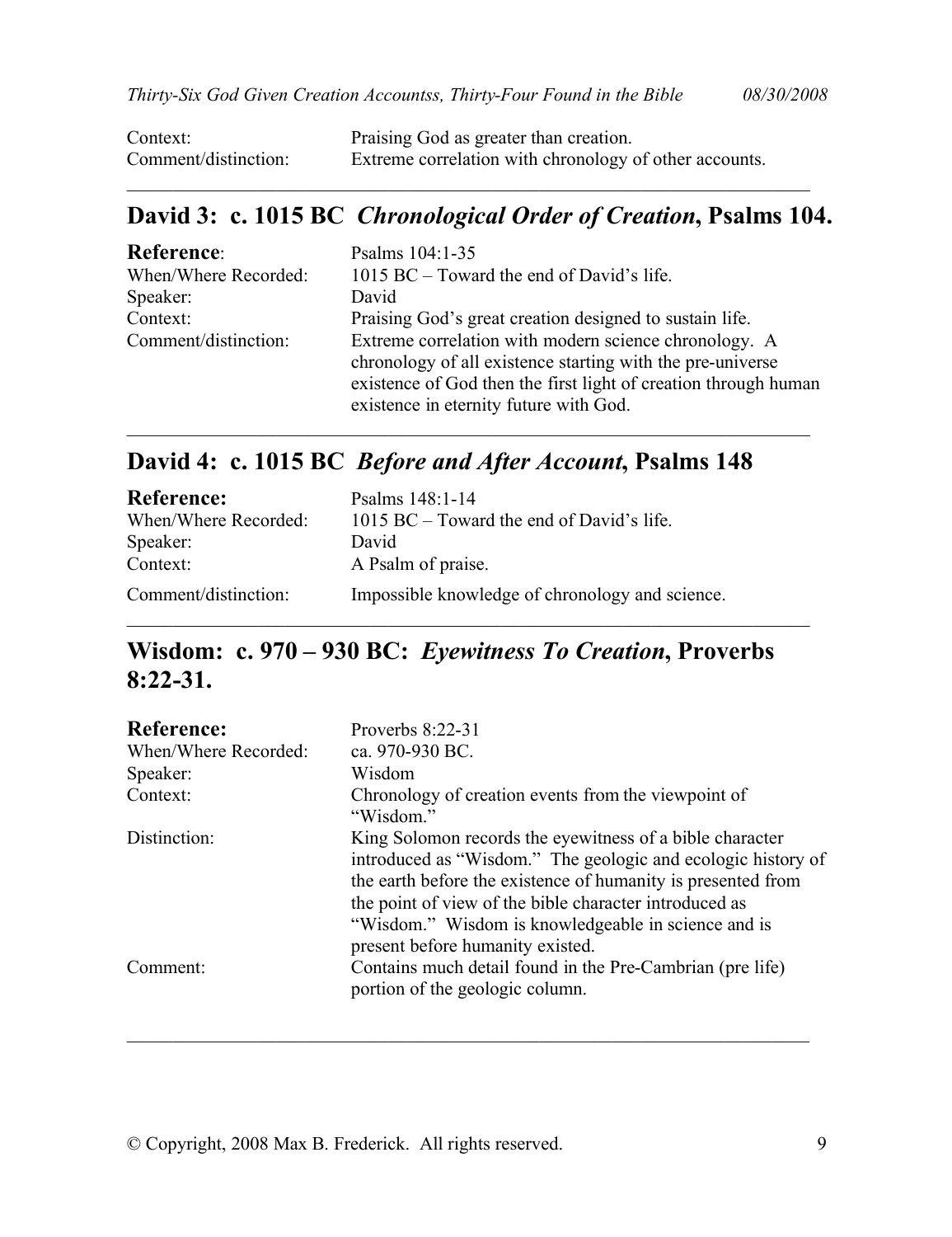#### <span id="page-9-0"></span>**Solomon 1: c. 930 BC.** *Plan and Design,* **Proverbs 3**

| <b>Reference:</b>    | Proverbs $3:19, 20$                                       |
|----------------------|-----------------------------------------------------------|
| When/Where Recorded: | ca. 970-930 BC.                                           |
| Speaker:             | King Solomon                                              |
| Context:             | Advice to son on virtues of wisdom and intelligence."     |
| Comment/Distinction: | King Solomon states that wisdom and intelligence are      |
|                      | attributes of God, and that they were instrumental in the |
|                      | creation process.                                         |

#### **Solomon 2: c. 930 BC.** *Insignificance of Time,* **Ecclesiastes 3**

\_\_\_\_\_\_\_\_\_\_\_\_\_\_\_\_\_\_\_\_\_\_\_\_\_\_\_\_\_\_\_\_\_\_\_\_\_\_\_\_\_\_\_\_\_\_\_\_\_\_\_\_\_\_\_\_\_\_\_\_\_\_\_\_\_\_\_\_\_\_\_\_\_

| Reference:<br>When/Where Recorded: | Ecclesiastes 3:11<br>C. 920 C – Toward the end of Solomon's life. |
|------------------------------------|-------------------------------------------------------------------|
| Speaker:                           | Solomon                                                           |
| Context:                           | Reflection on Life.                                               |
| Comment/distinction:               | The Insignificance of Time.                                       |
|                                    |                                                                   |

#### **Amos: c. 760-750 BC.** *Amos' Details of Creation***, Amos 4:13**

| <b>Reference:</b>    | Amos $4:13$                                                 |
|----------------------|-------------------------------------------------------------|
| When/Where Recorded: | c. $760-750$ BC                                             |
| Speaker:             | Amos                                                        |
| Context:             | A description of God.                                       |
| Comment/distinction: | The God of Creation is a God of Detail from great to small. |

#### **Highlights:**

#### **Isaiah 1: c. 700-680 BC***. Early Planning and Detail,* **Isaiah 40**

\_\_\_\_\_\_\_\_\_\_\_\_\_\_\_\_\_\_\_\_\_\_\_\_\_\_\_\_\_\_\_\_\_\_\_\_\_\_\_\_\_\_\_\_\_\_\_\_\_\_\_\_\_\_\_\_\_\_\_\_\_\_\_\_\_\_\_\_\_\_\_\_\_

| <b>Reference:</b>    | Isaiah 40:12-31                                                                                                     |
|----------------------|---------------------------------------------------------------------------------------------------------------------|
| When/Where Recorded: | c. $700-680$ BC.                                                                                                    |
| Speaker:             | Isaiah                                                                                                              |
| Context:             | Rhetorical questions illustrating the incomparable greatness of<br>God.                                             |
| Comment/distinction: | The mention of exact detail concerning creation not discovered<br>by modern science until thousands of years later. |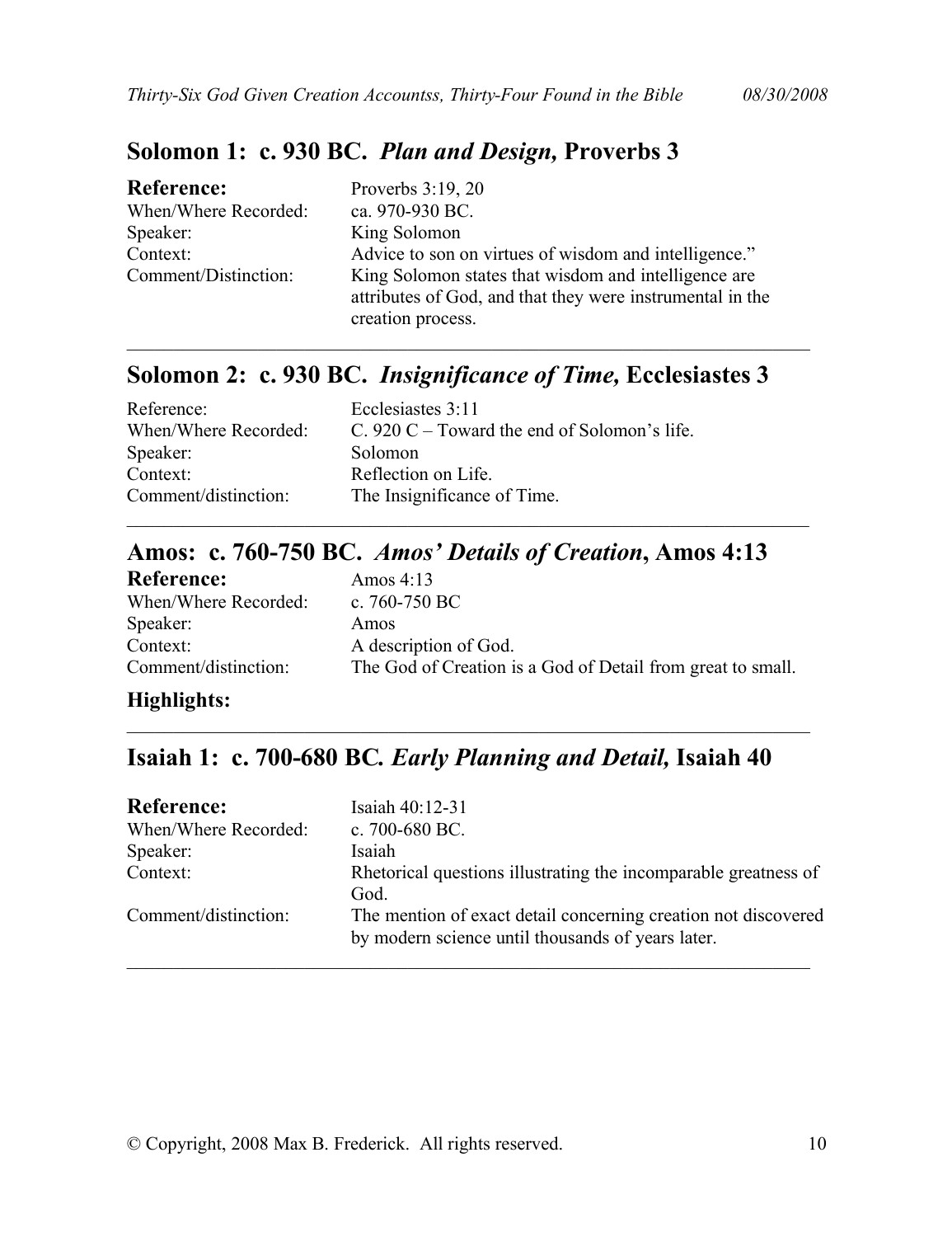#### <span id="page-10-0"></span>**Isaiah 2: c. 700-680 BC.** *The Expanding Universe***, Isaiah 42:**

| <b>Reference:</b>    | Isaiah $42:5$                           |
|----------------------|-----------------------------------------|
| When/Where Recorded: | c. $700-680$ BC.                        |
| Speaker:             | Isaiah                                  |
| Context:             | Statement identifying God.              |
| Comment/distinction: | Concise summary of creation chronology. |

#### **Isaiah 3: c. 700-680 BC.** *Creation For God's Glory***, Isaiah 43**

\_\_\_\_\_\_\_\_\_\_\_\_\_\_\_\_\_\_\_\_\_\_\_\_\_\_\_\_\_\_\_\_\_\_\_\_\_\_\_\_\_\_\_\_\_\_\_\_\_\_\_\_\_\_\_\_\_\_\_\_\_\_\_\_\_\_\_\_\_\_\_\_\_

\_\_\_\_\_\_\_\_\_\_\_\_\_\_\_\_\_\_\_\_\_\_\_\_\_\_\_\_\_\_\_\_\_\_\_\_\_\_\_\_\_\_\_\_\_\_\_\_\_\_\_\_\_\_\_\_\_\_\_\_\_\_\_\_\_\_\_\_\_\_\_\_\_

| <b>Reference:</b>    | Isaiah $43:6,7$                            |
|----------------------|--------------------------------------------|
| When/Where Recorded: | c. $700-680$ BC.                           |
| Speaker/Writer:      | Isaiah, God / Isaiah                       |
| Context:             | Statement concerning liberation of Israel. |
| Comment/distinction: | Crediting God with creation of humanity.   |

#### **Isaiah 4: c. 700-680 BC,** *God Created Everything***, Isaiah 45**

| <b>Reference:</b>    | Isaiah $45:7,8$                            |
|----------------------|--------------------------------------------|
| When/Where Recorded: | c. 700-680 BC.                             |
| Speaker/Writer:      | Isaiah, quoting God / Isaiah               |
| Context:             | Statement concerning liberation of Israel. |
| Comment/distinction: | Crediting God with creation of humanity.   |

#### **Isaiah 5: c. 700-680 BC.** *Early Creation Details***, Isaiah 48**

| <b>Reference:</b>    | Isaiah $48:13$                                                                                                           |
|----------------------|--------------------------------------------------------------------------------------------------------------------------|
| When/Where Recorded: | c. $700-680$ BC.                                                                                                         |
| Speaker/Writer:      | Isaiah, quoting God / Isaiah                                                                                             |
| Context:             | Statement concerning liberation of Israel.                                                                               |
| Comment/distinction: | God personally giving an account of creation including the<br>"Big Bang" as described personally by God to Job centuries |
|                      | earlier.                                                                                                                 |

 $\_$  , and the set of the set of the set of the set of the set of the set of the set of the set of the set of the set of the set of the set of the set of the set of the set of the set of the set of the set of the set of th

\_\_\_\_\_\_\_\_\_\_\_\_\_\_\_\_\_\_\_\_\_\_\_\_\_\_\_\_\_\_\_\_\_\_\_\_\_\_\_\_\_\_\_\_\_\_\_\_\_\_\_\_\_\_\_\_\_\_\_\_\_\_\_\_\_\_\_\_\_\_\_\_\_

#### **Isaiah 6: c. 700-680 BC.** *Future Creation Details***, Isaiah 65:**

| <b>Reference:</b>    | Isaiah $65:13$                        |
|----------------------|---------------------------------------|
| When/Where Recorded: | c. $700-680$ BC.                      |
| Speaker/Writer:      | Isaiah, quoting God / Isaiah          |
| Context:             | Statement concerning future.          |
| Comment/distinction: | Significant event of future universe. |
|                      |                                       |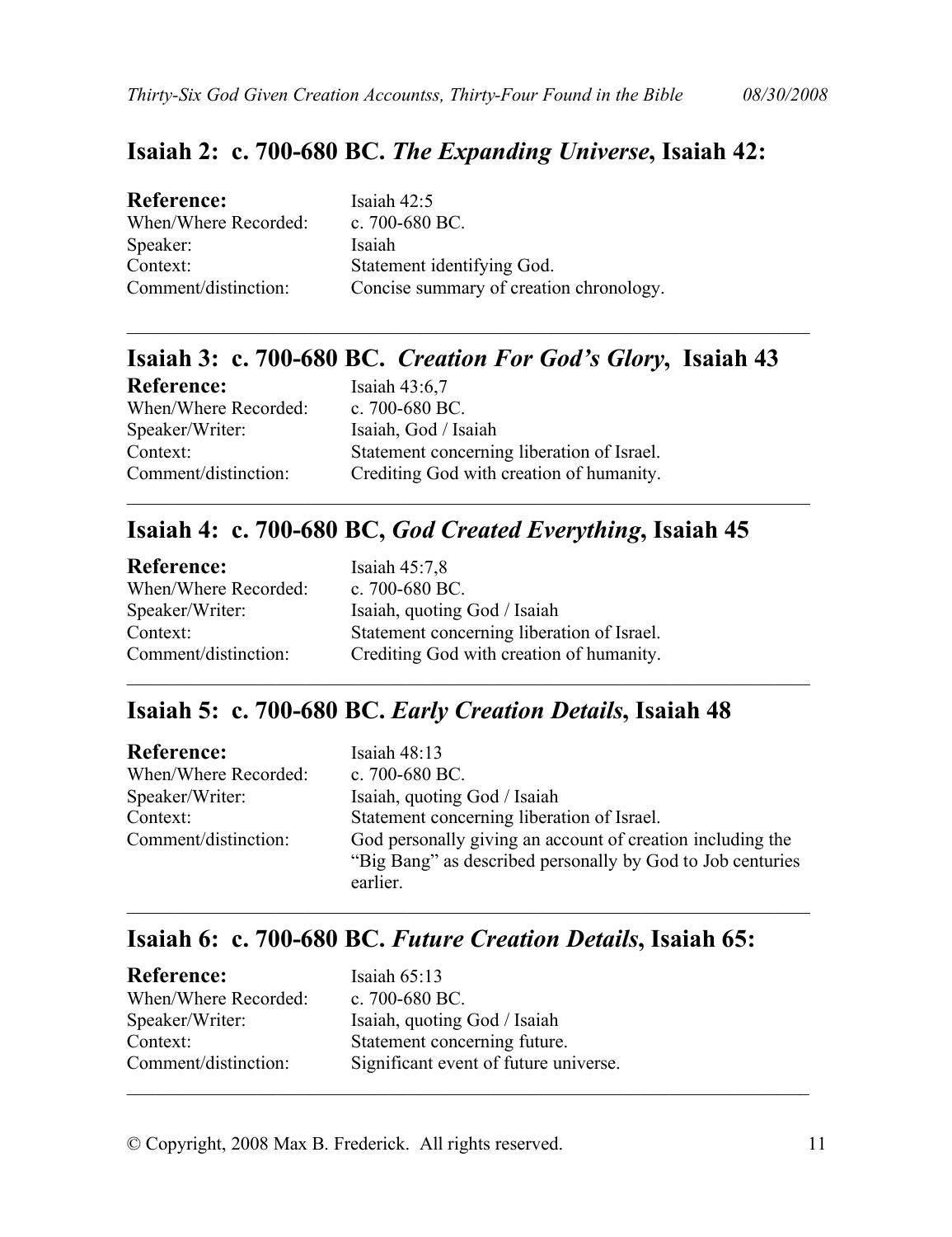#### <span id="page-11-0"></span>**Jeremiah: c. 585-580 BC***. The Triune Creator***, Jeremiah 10, 51**

| <b>Reference:</b>    | Jeremiah 10:10-16, 51:15-19 (Appears Twice)                 |
|----------------------|-------------------------------------------------------------|
| When/Where Recorded: | c. $585-580$ BC.                                            |
| Speaker/Writer:      | Jeremiah                                                    |
| Context:             | discourse on the nature of God.                             |
| Comment/distinction: | The divine nature of the true God who created the universe. |

#### **Zechariah: c. 520 BC.** *Zechariah's Details of Creation***, Zech. 12**

\_\_\_\_\_\_\_\_\_\_\_\_\_\_\_\_\_\_\_\_\_\_\_\_\_\_\_\_\_\_\_\_\_\_\_\_\_\_\_\_\_\_\_\_\_\_\_\_\_\_\_\_\_\_\_\_\_\_\_\_\_\_\_\_\_\_\_\_\_\_\_\_\_

| <b>Reference:</b>    | Zechariah 12:1                                                         |
|----------------------|------------------------------------------------------------------------|
| When/Where Recorded: | 1015 BC – Toward the end of David's life.                              |
| Speaker:             | David                                                                  |
| Context:             | Introduction to a message of encouragement and hope for the<br>future. |
| Comment/distinction: | Three significant events of creation chronology.                       |

#### **Anonymous 1: c. <450 BC.** *Wonders by Wisdom,* **Psalms 136**

\_\_\_\_\_\_\_\_\_\_\_\_\_\_\_\_\_\_\_\_\_\_\_\_\_\_\_\_\_\_\_\_\_\_\_\_\_\_\_\_\_\_\_\_\_\_\_\_\_\_\_\_\_\_\_\_\_\_\_\_\_\_\_\_\_\_\_\_\_\_\_\_\_

| <b>Reference:</b>    | Psalms 136:3-9                                             |
|----------------------|------------------------------------------------------------|
| When/Where Recorded: | Sometime before 450 BC, and after reign of David and       |
|                      | Solomon.                                                   |
| Speaker:             | Anonymous                                                  |
| Context:             | Reasons to give thanks to the Lord.                        |
| Comment/distinction: | Mentions specific detail, God made heavens by wisdom, etc. |

\_\_\_\_\_\_\_\_\_\_\_\_\_\_\_\_\_\_\_\_\_\_\_\_\_\_\_\_\_\_\_\_\_\_\_\_\_\_\_\_\_\_\_\_\_\_\_\_\_\_\_\_\_\_\_\_\_\_\_\_\_\_\_\_\_\_\_\_\_\_\_\_\_

#### **Paul 1: c. 50 AD.** *Speech on Mars Hill,* **Acts 17:24-31**

| <b>Reference:</b>    | Acts 17:24-31                                                            |
|----------------------|--------------------------------------------------------------------------|
|                      | When/Where Recorded: c. 50 AD Midway in Paul's second missionary journey |
|                      | A speech delivered on Mars Hill in Athens.                               |
| Speaker:             | Paul                                                                     |
| Context:             | A speech to philosophers in the Areopagus.                               |
| Comment/distinction: | Creation vs. Spontaneous Generation.                                     |
|                      |                                                                          |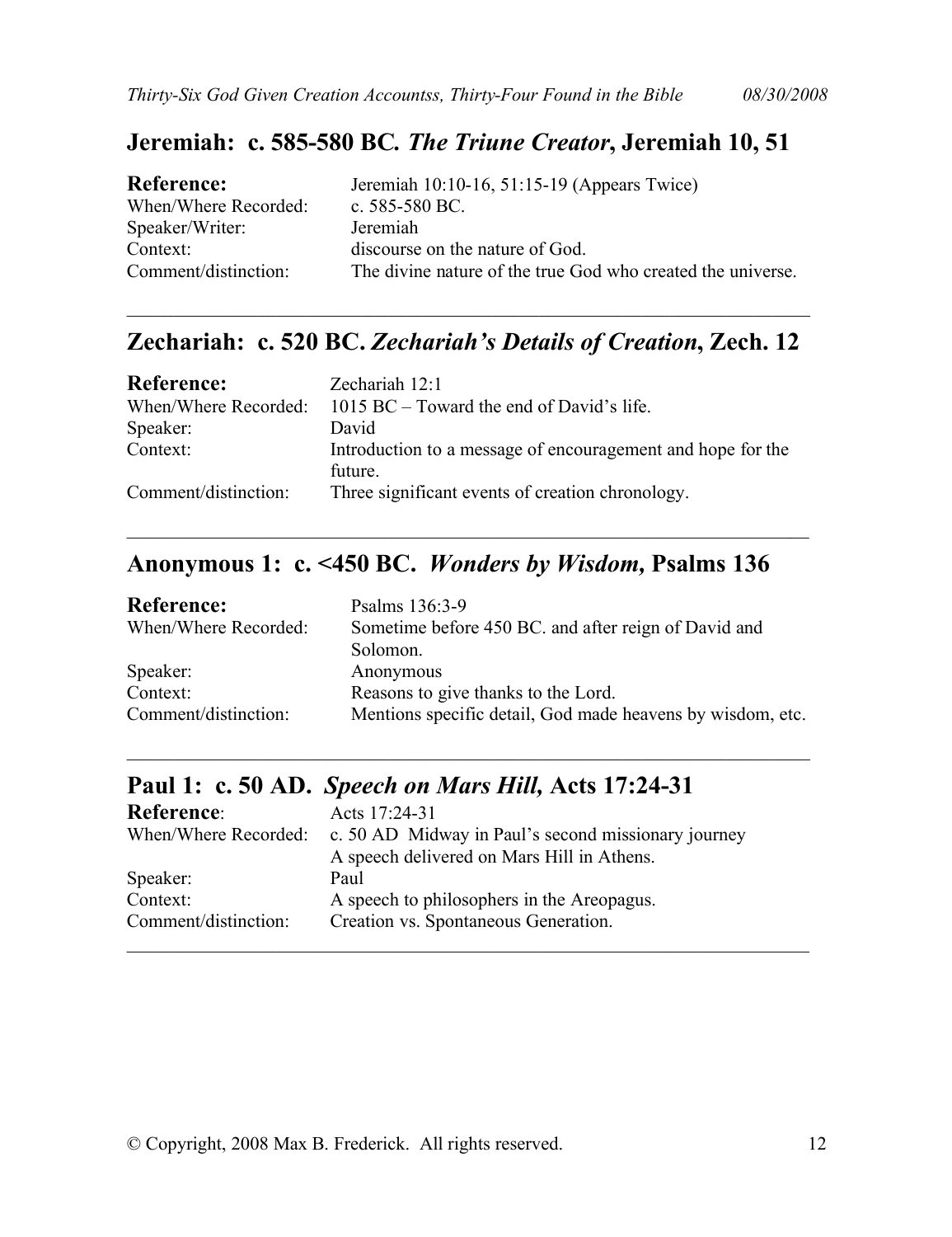#### <span id="page-12-0"></span>**Paul 2: c. 57 AD.** *Discourse on False Theory,* **Romans 1**

| <b>Reference:</b>    | Romans 1:15-32                                                     |
|----------------------|--------------------------------------------------------------------|
| When/Where Recorded: | c. 57 AD Midway in Paul's third missionary journey                 |
|                      | Probably written during the winter of 57 AD in Corinth.            |
| Speaker:             | Paul (probably Scribed by Tertius as dictated by Paul.)            |
| Context:             | A letter to the church at Rome, a section on apologetics,          |
|                      | (evidences of the truth of the gospel.)                            |
| Comment/distinction: | Evidence of the nature of God from the nature of His Creation.     |
|                      | (and logical argument against the rejection of that evidence by    |
|                      | those who are rebellious.)                                         |
|                      | The Primary distinction of this account is the prediction of the   |
|                      | vast effort of modern science to find a replacement for the theory |
|                      | of creation by an intelligent designer. The idea that God would    |
|                      | give the minds of some humans over to the project of proving an    |
|                      | unprovable theory is critical to the theme of a double blind test. |
|                      | The idea that God would intentionally assign the task of trying to |
|                      | prove that God does not exist would be rejected by many            |
|                      | theologians if Paul had not explicitly so stated.                  |

#### **Paul 3: c. 60-62 AD.** *Paul's Details of Creation Science***, Colossians 1**

| <b>Reference:</b>    | Colossians $1:9-2:8$                                                                                                        |
|----------------------|-----------------------------------------------------------------------------------------------------------------------------|
| When/Where Recorded: | c. 60-62 AD Midway in Paul's third missionary journey                                                                       |
|                      | Probably written during the winter of 57 AD in Corinth.                                                                     |
| Speaker:             | Paul (probably Scribed by Tertius as dictated by Paul.)                                                                     |
| Context:             | A letter to the church at Colosse, a warning of false teachings, a                                                          |
|                      | letter of encouragement illustrated by details of creation science<br>emphasizing the importance of being filled with Godly |
|                      | knowledge.                                                                                                                  |
| Comment/distinction: | Emphasis that all things were created by God.                                                                               |

\_\_\_\_\_\_\_\_\_\_\_\_\_\_\_\_\_\_\_\_\_\_\_\_\_\_\_\_\_\_\_\_\_\_\_\_\_\_\_\_\_\_\_\_\_\_\_\_\_\_\_\_\_\_\_\_\_\_\_\_\_\_\_\_\_\_\_\_\_\_\_\_\_

#### **Anonymous 2: c. 60-70 AD***. Beginning Events***, Hebrews 1**

| <b>Reference:</b>                | Hebrews $1:10-12$                                               |
|----------------------------------|-----------------------------------------------------------------|
| When/Where Recorded: c. 60-70 AD |                                                                 |
| Speaker:                         | Unknown                                                         |
| Context:                         | A letter of encouragement to Hebrew people                      |
| Comment/distinction:             | Emphasis that all things were created by God. This account is a |
|                                  | collection of quotes from other creation accounts.              |

\_\_\_\_\_\_\_\_\_\_\_\_\_\_\_\_\_\_\_\_\_\_\_\_\_\_\_\_\_\_\_\_\_\_\_\_\_\_\_\_\_\_\_\_\_\_\_\_\_\_\_\_\_\_\_\_\_\_\_\_\_\_\_\_\_\_\_\_\_\_\_\_\_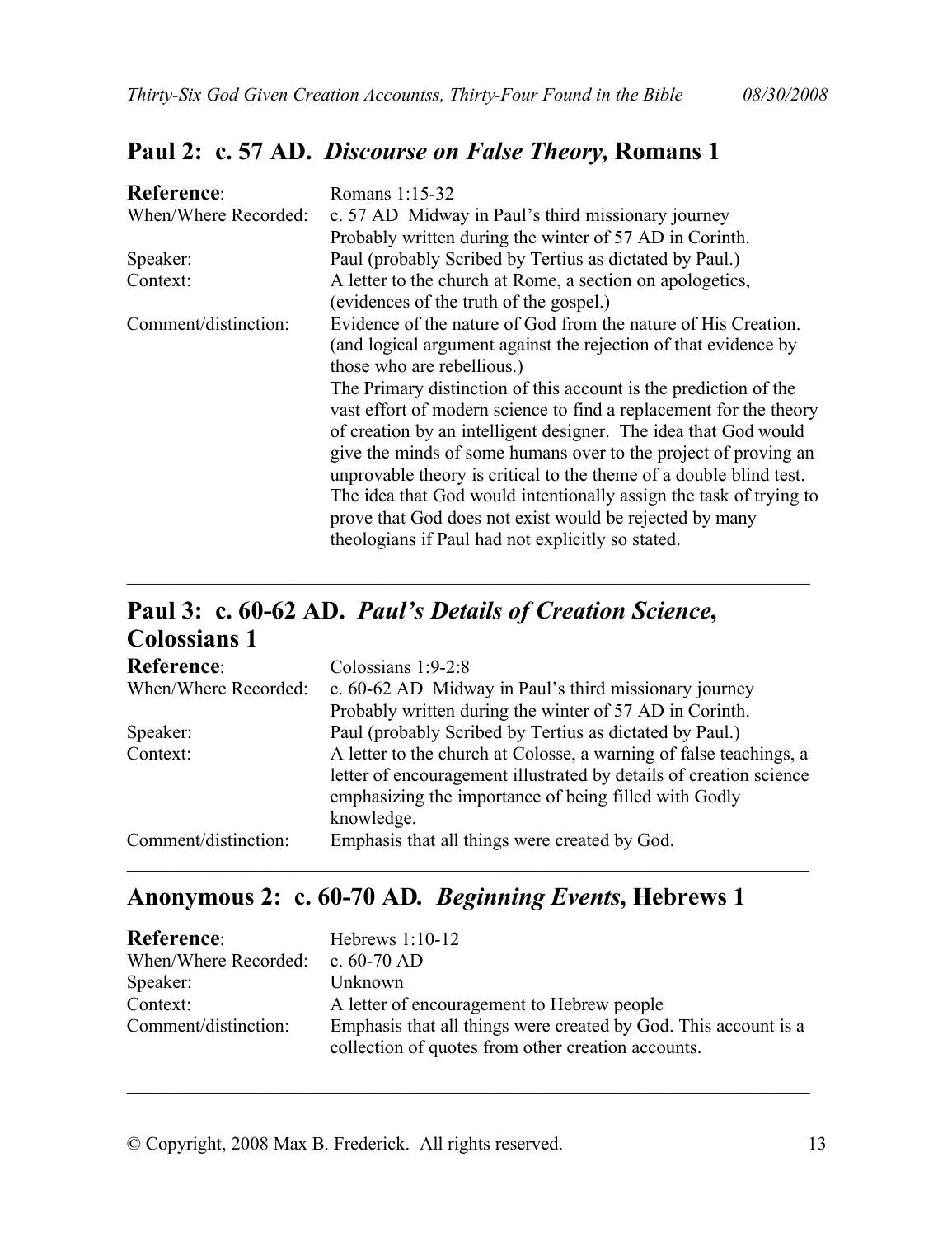| <b>Reference:</b>    | II Peter $3:1-18$                                                                                                                                                                                                                                                                                                                                                                                                                                                                                                                                                                                                                                                  |
|----------------------|--------------------------------------------------------------------------------------------------------------------------------------------------------------------------------------------------------------------------------------------------------------------------------------------------------------------------------------------------------------------------------------------------------------------------------------------------------------------------------------------------------------------------------------------------------------------------------------------------------------------------------------------------------------------|
| When/Where Recorded: | 64-68 AD                                                                                                                                                                                                                                                                                                                                                                                                                                                                                                                                                                                                                                                           |
| Speaker:             | Peter                                                                                                                                                                                                                                                                                                                                                                                                                                                                                                                                                                                                                                                              |
| Context:             | The entire book of second Peter is a warning against, and a<br>refutation of moral corruption, false teachers, and false doctrine.                                                                                                                                                                                                                                                                                                                                                                                                                                                                                                                                 |
| Comment/distinction: | This is one of the more significant creation accounts found in the<br>bible. The entire chapter three is the <i>Eternity-to-Eternity</i> account<br>of the span of existence from eternity before the beginning of the<br>universe to eternity after the end of the universe. In it, Peter uses<br>one creation account written by Moses to refute the traditional<br>interpretation of another creation account written by that same<br>Moses. A literary play on the word "day sets the tone for refuting<br>the popular interpretation and false doctrine that the six days of<br>the Seven-Day Creation Account is the actual schedule of creation<br>history. |

#### <span id="page-13-0"></span>**Peter: c. 64-68 AD.** *Eternity-to-Eternity***, II Peter 3**

| John 1: c. 80-95 AD. The Logos Creation Account, John 1 |                                                                                                    |
|---------------------------------------------------------|----------------------------------------------------------------------------------------------------|
| <b>Reference:</b>                                       | Revelation John 1:1-3                                                                              |
| When/Where Recorded:                                    | $80-95$ AD                                                                                         |
| Speaker:                                                | John                                                                                               |
| Context:                                                | First lines of Gospel of John.                                                                     |
| Comment/distinction:                                    | In the beginning, "Intelligence" was an eye-witness to creation,<br>and a participant in creation. |
|                                                         |                                                                                                    |

\_\_\_\_\_\_\_\_\_\_\_\_\_\_\_\_\_\_\_\_\_\_\_\_\_\_\_\_\_\_\_\_\_\_\_\_\_\_\_\_\_\_\_\_\_\_\_\_\_\_\_\_\_\_\_\_\_\_\_\_\_\_\_\_\_\_\_\_\_\_\_\_\_

#### **John 2: c. 90-96 AD.** *Time and Eternity Creation Account***, Revelation**

| <b>Reference:</b>    | Imbedded in the book of Revelation                                                                                       |
|----------------------|--------------------------------------------------------------------------------------------------------------------------|
| When/Where Recorded: | 90-96 AD – Toward the end of John's life.                                                                                |
| Speaker:             | John                                                                                                                     |
| Context:             | A Prophecy of the Future.                                                                                                |
| Comment/distinction: | Places all physical existence in the context of time and eternity.                                                       |
|                      | Define universe, Prophecy of end of time (universe? life on<br>earth?). Prophesy of future existence beyond time. Define |
|                      | future Universe?                                                                                                         |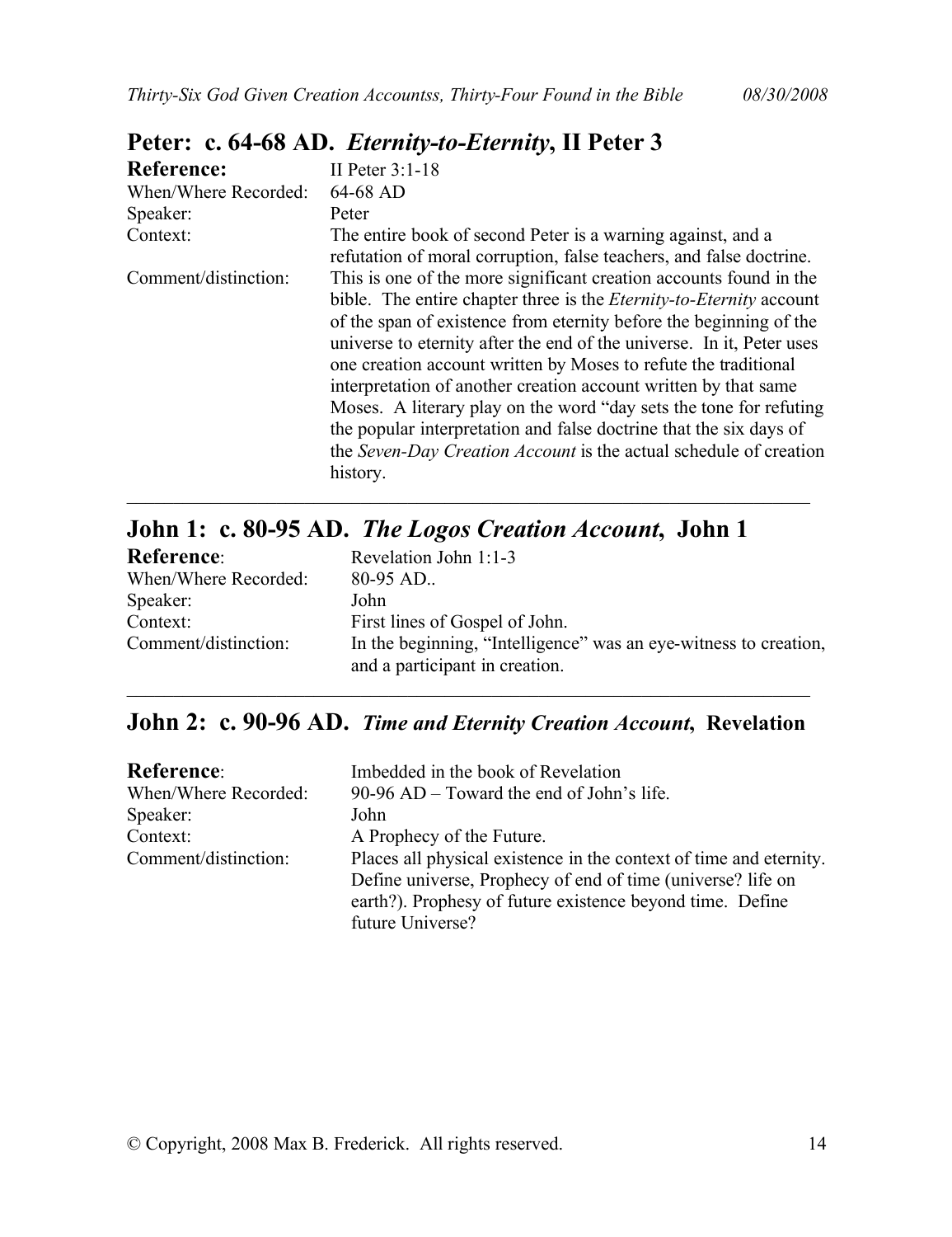#### <span id="page-14-0"></span>**Several More Very Abbreviated Accounts:**

2Ki 19:15 And Hezekiah prayed before the LORD, and said, O LORD God of Israel, which dwellest [between] the cherubims, thou art the God, [even] thou alone, of all the kingdoms of the earth; thou hast made heaven and earth.

--------------------------------------------------------------------------------

2Ch 2:12 Huram said moreover, Blessed [be] the LORD God of Israel, that made heaven and earth, who hath given to David the king a wise son, endued with prudence and understanding, that might build an house for the LORD, and an house for his kingdom.

--------------------------------------------------------------------------------

Isa 37:16 O LORD of hosts, God of Israel, that dwellest [between] the cherubims, thou [art] the God, [even] thou alone, of all the kingdoms of the earth: thou hast made heaven and earth.

--------------------------------------------------------------------------------

Isa 40:28 Hast thou not known? hast thou not heard, [that] the everlasting God, the LORD, the Creator of the ends of the earth, fainteth not, neither is weary? [there is] no searching of his understanding.

--------------------------------------------------------------------------------

Isa 45:18 For thus saith the LORD that created the heavens; God himself that formed the earth and made it; he hath established it, he created it not in vain, he formed it to be inhabited: I [am] the LORD; and [there is] none else.

--------------------------------------------------------------------------------

Jer 14:22 Are there [any] among the vanities of the Gentiles that can cause rain? or can the heavens give showers? [art] not thou he, O LORD our God? therefore we will wait upon thee: for thou hast made all these [things].

--------------------------------------------------------------------------------

Jer 32:17 Ah Lord GOD! behold, thou hast made the heaven and the earth by thy great power and stretched out arm, [and] there is nothing too hard for thee:

--------------------------------------------------------------------------------

Amo 4:13 For, lo, he that formeth the mountains, and createth the wind, and declareth unto man what [is] his thought, that maketh the morning darkness, and treadeth upon the high places of the earth, The LORD, The God of hosts, [is] his name.

--------------------------------------------------------------------------------

Jonah 1:9 And he said unto them, I [am] an Hebrew; and I fear the LORD, the God of heaven, which hath made the sea and the dry [land].

--------------------------------------------------------------------------------

Mal 2:10 Have we not all one father? hath not one God created us? why do we deal treacherously every man against his brother, by profaning the covenant of our fathers?